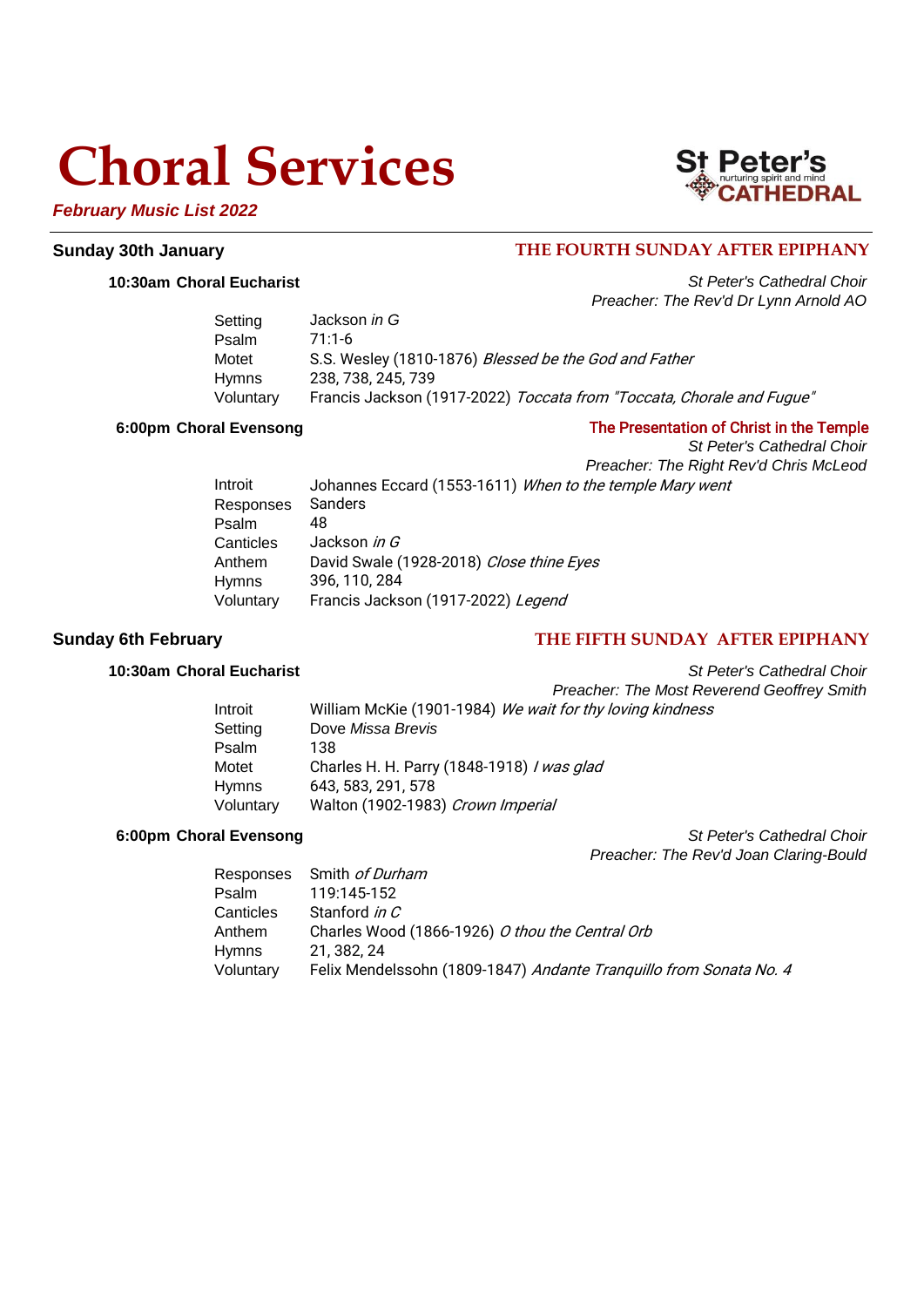# **Choral Services**

## *February Music List 2022*



## **Sunday 13th February THE SIXTH SUNDAY AFTER EPIPHANY**

**10:30am Choral Eucharist** *St Peter's Cathedral Choir Preacher: The Rev'd Peter Jin*

| Setting      | Noble in B minor                                      |  |
|--------------|-------------------------------------------------------|--|
| Psalm        |                                                       |  |
| Motet        | Charles Villers Stanford (1852-1924) Beati Quorum Via |  |
| <b>Hymns</b> | 584, 383, 464, 204                                    |  |
| Voluntary    | Sumsion (1899-1995) Ceremonial March                  |  |
|              |                                                       |  |

**6:00pm Choral Evensong** *St Peter's Cathedral Choir Preacher: The Rev'd Canon Jenny Wilson*

| Responses Nixon |                                                  |
|-----------------|--------------------------------------------------|
| Psalm           | 40:11-22                                         |
| Canticles       | Stanford in Bb                                   |
| Anthem          | Stanford Te Deum in Bb                           |
| Hymns           | 15, 127, 23                                      |
| Voluntary       | Jules Massenet (1842-1912) Méditation from Thaïs |

## **Sunday 20th February THE SEVENTH SUNDAY AFTER EPIPHANY**

**10:30am Choral Eucharist** *Trebles of St Peter's Cathedral Preacher: The Right Rev'd Chris McLeod*

| Hunt Communion Service for Trebles                                             |
|--------------------------------------------------------------------------------|
| 37:1-11.40-41                                                                  |
| Mary Plumstead (1905-1989) A Grateful Heart                                    |
| 763, 119, 547, 710                                                             |
| Stanford (1852-1924) Andante maestoso, from the Six Short Preludes & Postludes |
|                                                                                |

**6:00pm Choral Evensong** *Lay Clerks of St Peter's Cathedral Choir Preacher: The Rev'd Dr Lynn Arnold AO*

| Responses | Rose                                                             |
|-----------|------------------------------------------------------------------|
| Psalm     | 37:23-35                                                         |
| Canticles | Hunt <i>ATB Canticles</i>                                        |
| Anthem    | Charles Wood (1866-1926) View me, Lord                           |
| Hymns     | 670, 658, 22                                                     |
| Voluntary | Duruflé (1902-1986) Prélude sur l'Introit de l'Épiphanie, Op. 13 |

### Wednesday 23rd February - St Barnabas Commencement Service

**5.30pm Choral Evensong** *St Peter's Cathedral Choir Preacher: The Rev'd Dr Joan Riley*

| Responses | Leech                                                                |
|-----------|----------------------------------------------------------------------|
| Canticles | Noble <i>in B minor</i>                                              |
| Anthem    | Ralph Vaughan Williams (1872 - 1958) O how amiable are thy dwellings |
| Voluntary | Martin (1882-1925) Evensong                                          |